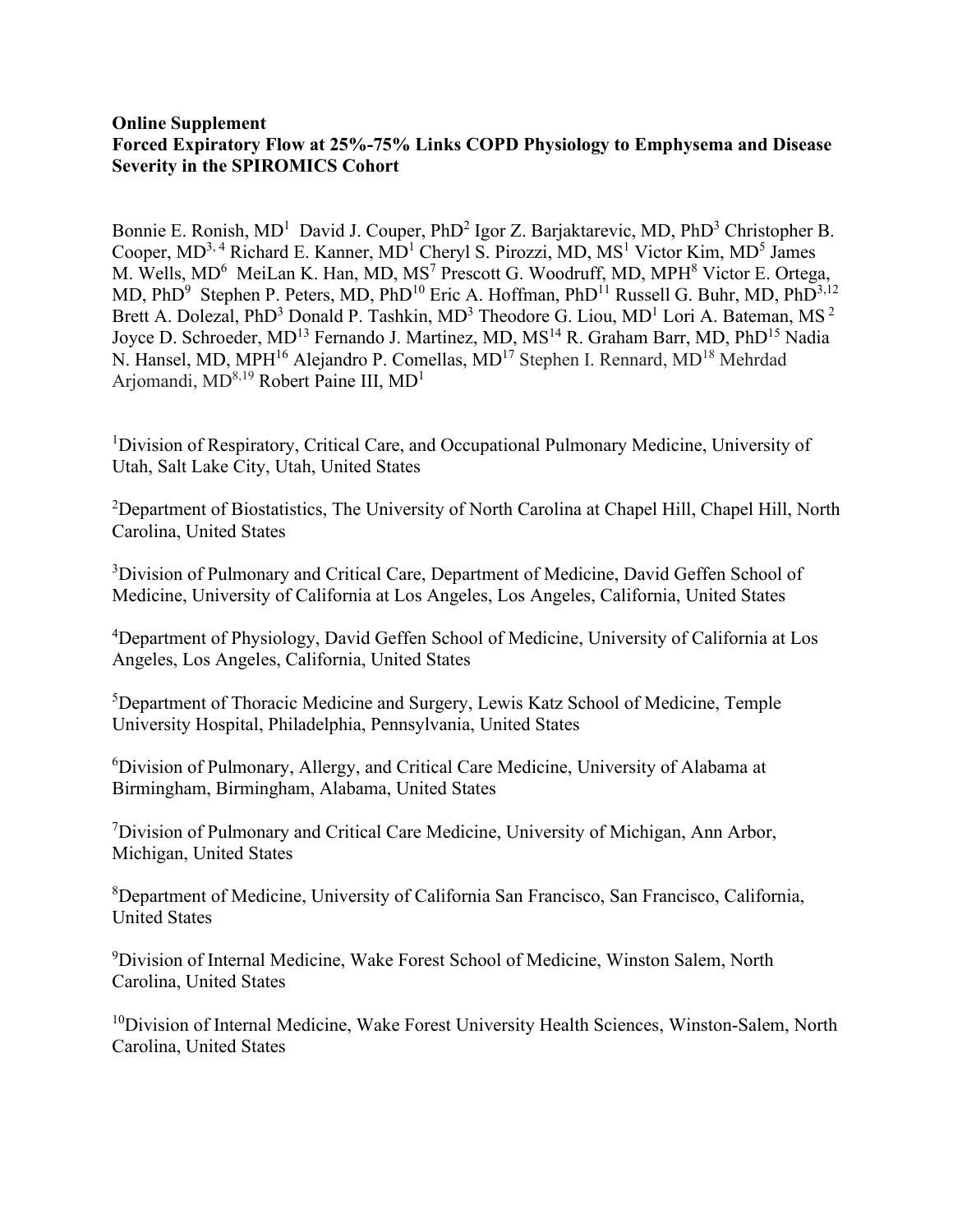<sup>11</sup>Division of Physiologic Imaging, Department of Radiology, University of Iowa Carver College of Medicine, Iowa City, Iowa, United States

<sup>12</sup>Center for the Study of Healthcare Innovation, Implementation, and Policy, VA Health Services Research and Development, Greater Los Angeles Veterans Affairs Healthcare System, Los Angeles, California, United States

<sup>13</sup>Division of Radiology and Imaging Sciences, University of Utah, Salt Lake City, Utah, United States

<sup>14</sup>Division of Pulmonary and Critical Care, Weill Cornell Medicine, New York, New York, United States

<sup>15</sup>Department of Internal Medicine, Columbia University, New York, New York, United States

<sup>16</sup>Division of Pulmonary and Critical Care Medicine, Johns Hopkins University School of Medicine, Baltimore, Maryland, United States

<sup>17</sup> Division of Pulmonary, Critical Care and Occupational Medicine, Department of Internal Medicine, University of Iowa, Iowa City, Iowa, United States

<sup>18</sup>Department of Internal Medicine, University of Nebraska Medical Center, Omaha, Nebraska, United States

19San Francisco Veterans Affairs Healthcare System, San Francisco, California, United States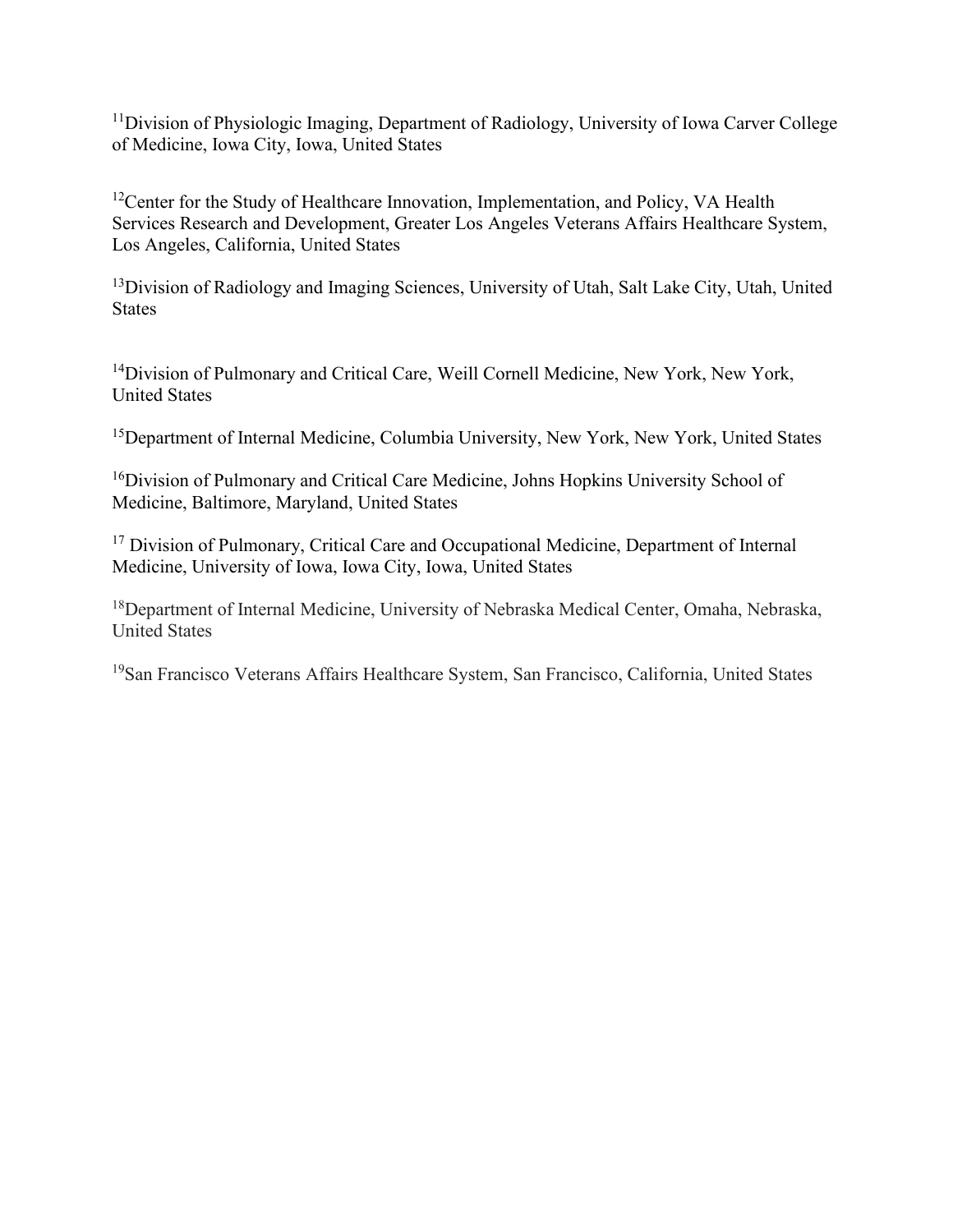| <b>Variable</b> |                                        | Unadjusted for %predFEV <sub>1</sub> a |          | Adjusted for %predFEV <sub>1</sub> b |          |
|-----------------|----------------------------------------|----------------------------------------|----------|--------------------------------------|----------|
|                 |                                        | OR (95% CI)                            | P value  | OR (95% CI)                          | P value  |
| Categorical     | Emph                                   | 1.754 (1.671, 1.840)                   | < 0.0001 | 1.760 (1.605, 1.929)                 | < 0.0001 |
|                 | <b>BDR (FVC or</b><br>FEV <sub>1</sub> | 1.545 (1.485, 1.607)                   | < 0.0001 | 1.160 (1.074, 1.252)                 | < 0.0001 |
|                 | <b>mMRC</b>                            | 1.271 (1.227, 1.316)                   | < 0.0001 | 0.922(0.865, 0.983)                  | 0.013    |
|                 | CB                                     | 1.078 (1.047, 1.109)                   | < 0.0001 | 0.981(0.923, 1.041)                  | 0.523    |
|                 | <b>Variable</b>                        | Estimate (95% CI)                      | P value  | Estimate (95% CI)                    | P value  |
| Continuous      | <b>PRMfSAD</b>                         | 2.586 (2.445, 2.726)                   | < 0.0001 | 1.394 (1.335, 1.655)                 | $0.0001$ |
|                 | Emph-C                                 | 1.497 (1.403, 1.592)                   | < 0.0001 | 0.619(0.453, 0.786)                  | < 0.0001 |
|                 | <b>TLC</b>                             | 84.918 (71.072, 98.764)                | < 0.0001 | 132.677 (105.060,<br>160.295)        | < 0.0001 |
|                 | <b>RV</b>                              | 166.623 (156.228,<br>177.018)          | < 0.0001 | 72.334 (53.975, 90.693)              | < 0.0001 |
|                 | <b>RV/TLC</b>                          | 0.023(0.021, 0.024)                    | < 0.0001 | $0.0021$ (-0.001, 0.005)             | 0.126    |
|                 | <b>Pi10</b>                            | $0.002$ (0.001, 0.003)                 | < 0.0001 | $-0.006$ $(-0.008, -0.004)$          | < 0.0001 |
|                 | <b>CAT</b>                             | 0.733(0.647, 0.818)                    | < 0.0001 | $-0.114$ $(-0.285, 0.058)$           | 0.195    |
|                 | 6MWD                                   | $-7.418$ ( $-8.685, -6.150$ )          | < 0.0001 | 1.500 (-1.039, 4.040)                | 0.247    |
|                 | <b>SGRQ score</b>                      | 2.370 (2.163, 2.577)                   | < 0.0001 | $-0.302$ $(-0.708, 0.104)$           | 0.145    |

**e-Table S1: Prebronchodilator analysis of %predFEF25-75% and clinical parameters**. aAdjusted for smoking pack year history. <sup>b</sup>Adjustment includes percent predicted FEV1 (%predFEV1) and its square. Emph = emphysema (binary variable below -950HU), BDR = bronchodilator response, FEV1 = forced expiratory volume in one second, FVC = forced vital capacity, mMRC = modified Medical Research Council score (Binary variable grouped as MRC score 0-1 for no clinically significant dyspnea and 2-4 for significant dyspnea),  $CB =$  Chronic bronchitis. PRM<sup>fSAD</sup> = parametric response mapping functional small airways disease, TLC = total lung capacity, Emph-C = emphysema as a continuous variable, Pi10 = airway thickness relative to reference airway of 10mm, RV = residual volume, RV/TLC = ratio of residual volume to total lung capacity, CAT = COPD assessment test score, 6MWD = 6-minute walk distance, SGRQ = St. George's Respiratory Questionnaire dyspnea score. OR = Odds ratio, CI = Confidence Interval. Boldface indicates a result that retains significance and relationship integrity after adjustment for %predFEV1. Values are presented per 10% reduction in %predFEF25-75.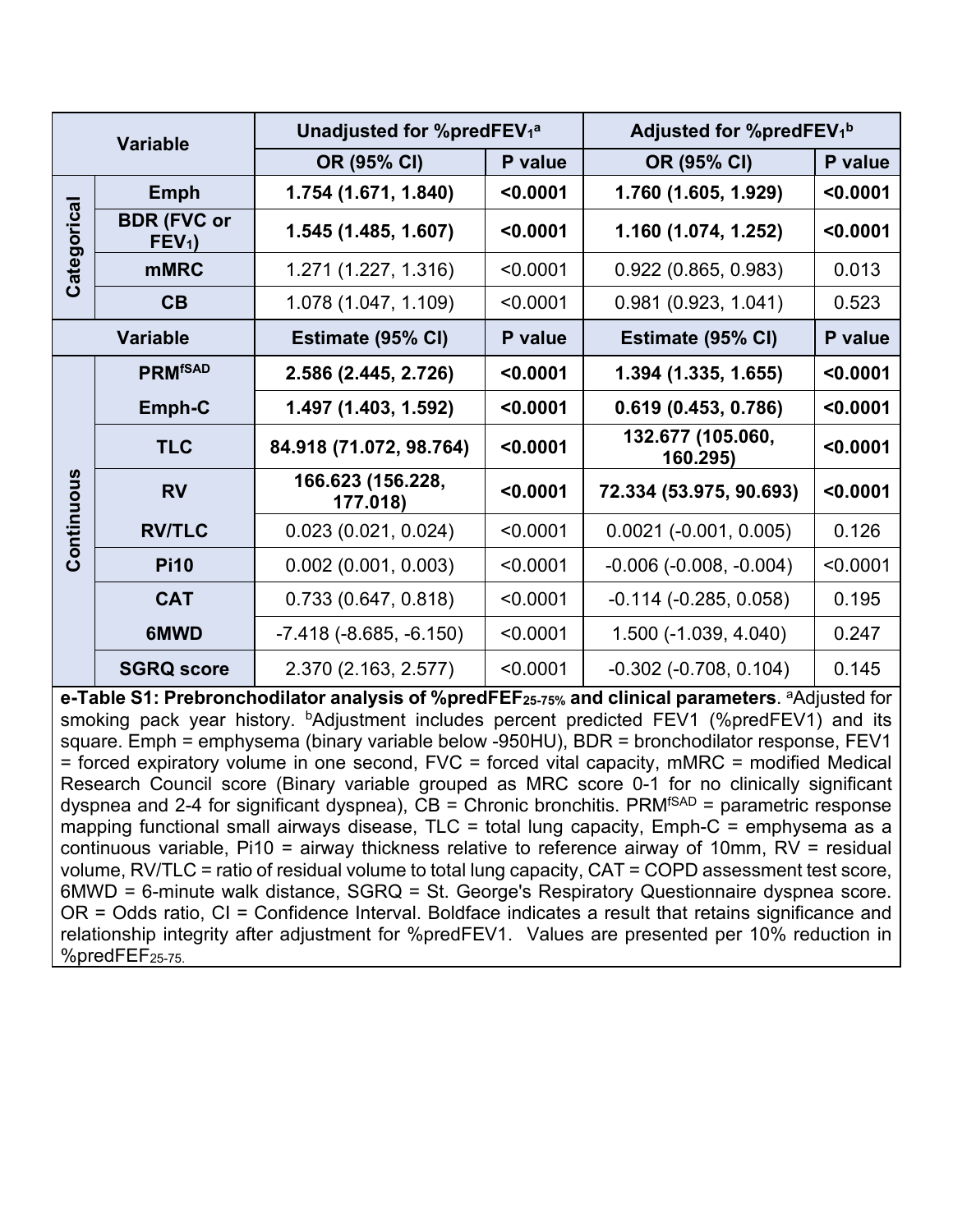| <b>Variable</b> |                                        | Unadjusted for %predFEV <sub>1</sub> a |          | Adjusted for %predFEV <sub>1</sub> b |          |
|-----------------|----------------------------------------|----------------------------------------|----------|--------------------------------------|----------|
|                 |                                        | OR (95% CI)                            | P value  | OR (95% CI)                          | P value  |
| Categorical     | Emph                                   | 1.663 (1.593, 1.736)                   | < 0.0001 | 1.534 (1.425, 1.650)                 | < 0.0001 |
|                 | <b>BDR (FVC or</b><br>FEV <sub>1</sub> | 1.347 (1.308, 1.387)                   | < 0.0001 | 1.444 (1.365, 1.527)                 | < 0.0001 |
|                 | <b>mMRC</b>                            | 1.237 (1.201, 1.275)                   | < 0.0001 | 0.934(0.896, 0.984)                  | 0.0078   |
|                 | CB                                     | 1.065 (1.040, 1.092)                   | < 0.0001 | 1.042 (0.997, 1.089)                 | 0.0673   |
|                 | <b>Variable</b>                        | Estimate (95% CI)                      | P value  | Estimate (95% CI)                    | P value  |
| Continuous      | <b>PRMfSAD</b>                         | 2.273 (2.154, 2.392)                   | < 0.0001 | 0.873(0.668, 1.078)                  | < 0.0001 |
|                 | <b>TLC</b>                             | 75.054 (63.184, 86.924)                | < 0.0001 | 59.768 (38.386, 81.150)              | < 0.0001 |
|                 | <b>RV</b>                              | 146.206 (137.365,<br>155.048)          | < 0.0001 | 17.255 (2.415, 32.095)               | 0.0227   |
|                 | Emph-C                                 | 1.318 (1.237, 1.398)                   | < 0.0001 | $0.002$ (-0.130, 0.134)              | 0.9783   |
|                 | <b>RV/TLC</b>                          | 0.020(0.019, 0.021)                    | < 0.0001 | $0.001$ (-0.002, 0.003)              | 0.6007   |
|                 | <b>Pi10</b>                            | $0.002$ (0.001, 0.002)                 | < 0.0001 | $-0.004$ $(-0.006, -0.003)$          | < 0.0001 |
|                 | <b>CAT</b>                             | 0.647(0.574, 0.720)                    | < 0.0001 | $-0.019(-0.147, 0.110)$              | 0.7731   |
|                 | 6MWD                                   | $-6.724$ ( $-7.810$ , $-5.639$ )       | < 0.0001 | 1.532 (-0.377, 3.442)                | 0.1159   |
|                 | <b>SGRQ score</b>                      | 2.086 (1.910, 2.263)                   | < 0.0001 | $-0.108$ $(-0.409, 0.193)$           | 0.4815   |

**e-Table S2: Postbronchodilator analysis of %predFEF25-75% and clinical parameters using a linear model**. <sup>a</sup>Adjusted for smoking pack year history. <sup>b</sup>Adjustment includes percent predicted FEV1 (%predFEV1). Emph = emphysema (binary variable below -950HU), BDR = bronchodilator response, FEV1 = forced expiratory volume in one second, FVC = forced vital capacity, mMRC = modified Medical Research Council score (Binary variable grouped as MRC score 0-1 for no clinically significant dyspnea and 2-4 for significant dyspnea),  $CB =$  Chronic bronchitis. PRM<sup>fSAD</sup> = parametric response mapping functional small airways disease, TLC = total lung capacity, Emph-C = emphysema as a continuous variable, Pi10 = airway thickness relative to reference airway of 10mm, RV = residual volume, RV/TLC = ratio of residual volume to total lung capacity, CAT = COPD assessment test score, 6MWD = 6 minute walk distance, SGRQ = St. George's Respiratory Questionnaire dyspnea score. OR = Odds ratio, CI = Confidence Interval. Boldface indicates a result that retains significance and relationship integrity after adjustment for %predFEV1. Values are presented per 10% reduction in %predFEF<sub>25-75</sub>